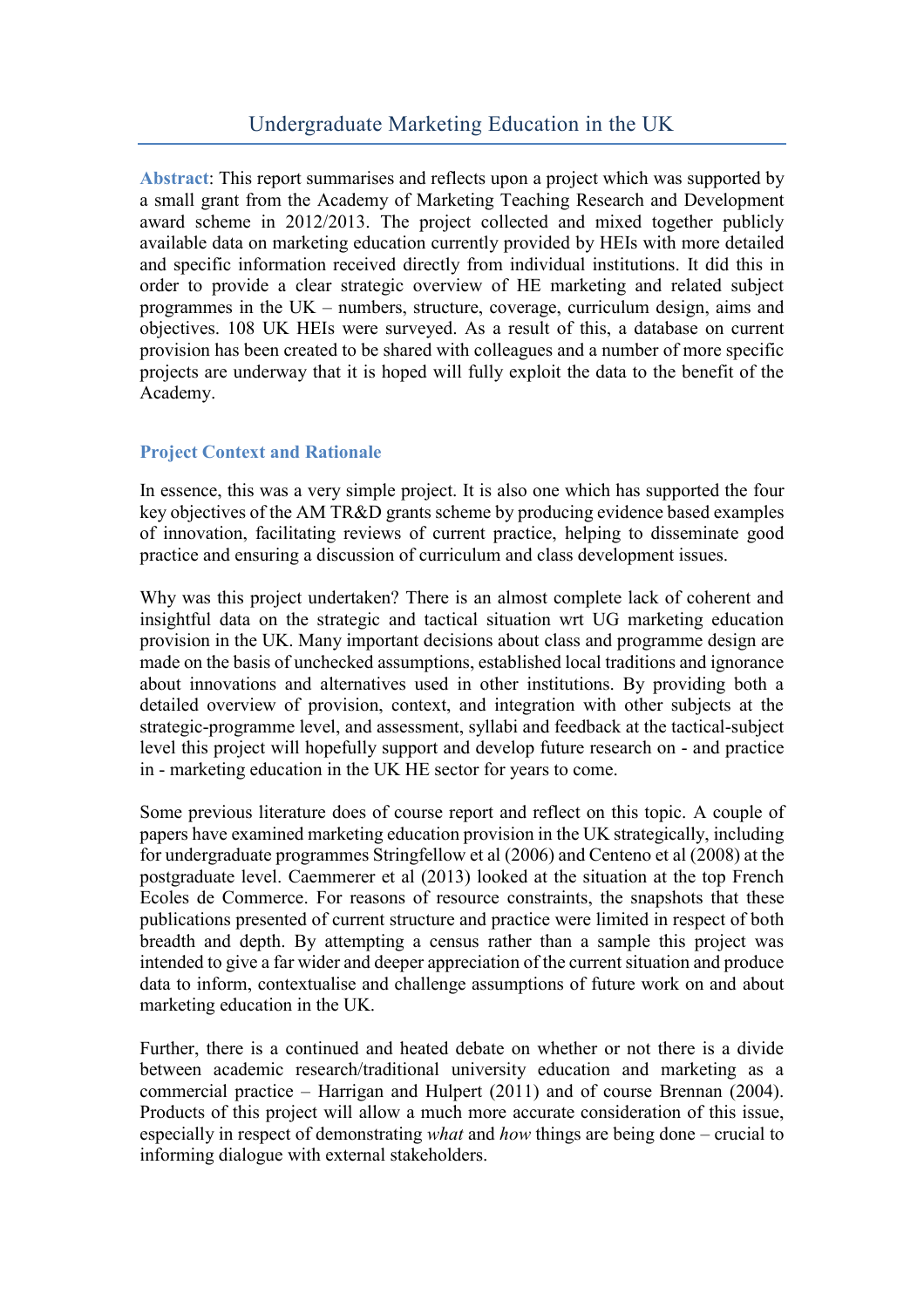## **Aims and Objectives**

The principal objective of the project was to produce a database of sufficient size and quality as to inform and underpin future development of the UK marketing curriculum and research into the teaching and learning of the subject. As such, its specific aims were to:

- 1. Provide a clear strategic overview of HE marketing and related subject programmes in the UK – numbers, structure, coverage, curriculum design. A target of 100 UK HEIs to be surveyed.
- 2. Provide sufficient detail on tactical issues such as class structure, typical and innovative subject treatments/syllabi, assessment strategies and feedback processes so that colleagues can contextualise and reflect on their own practice in specific contexts.
- 3. Produce accessible and utile resources to assist other members of the academy in both pedagogic research and practice.

# **Method**

The project was essentially the collection and organisation/analysis of information – facts, figures, documents - from publicly available sources which then assisted and guided the collection of additional and detailed specifics from programme directors and administrators by phone and email.

The initial step was to derive a list of UK HEIs offering undergraduate classes and programmes related to marketing. A long-list was developed using information from HESA and UCAS. This list was shortened by removing institutions not relevant to the study – either by scope or by only offering PG programmes and classes. Examples would be the School of African and Oriental Studies, the Royal Vetinary College and Bishop Grossteste University. This reduced the list of institutions from 130 to 108.

Outline information for each of these institutions was then compiled from publicly available sources such as HESA, Unistats, HEA, UCAS and institutional websites. Academic publishers chipped in to cover some of the gaps. Categories of data collected in this manner included relevant names, addresses and other contact information, programmes and associated entry requirements [e.g. tariff points].

The third – and main – stage of the data collection was by direct contact with appropriate staff members at these institutions during 2013. Heads of Department or School, Programme leaders, Programme administrators, Directors of student affairs/experience. These colleagues were asked to provide as much of the following as they were willing and able to do so:

- 1. A simple list of marketing programmes and the classes in them offered by their institution.
- 2. Class Outlines from those classes. From these were to be extracted learning outcomes and assessments etc.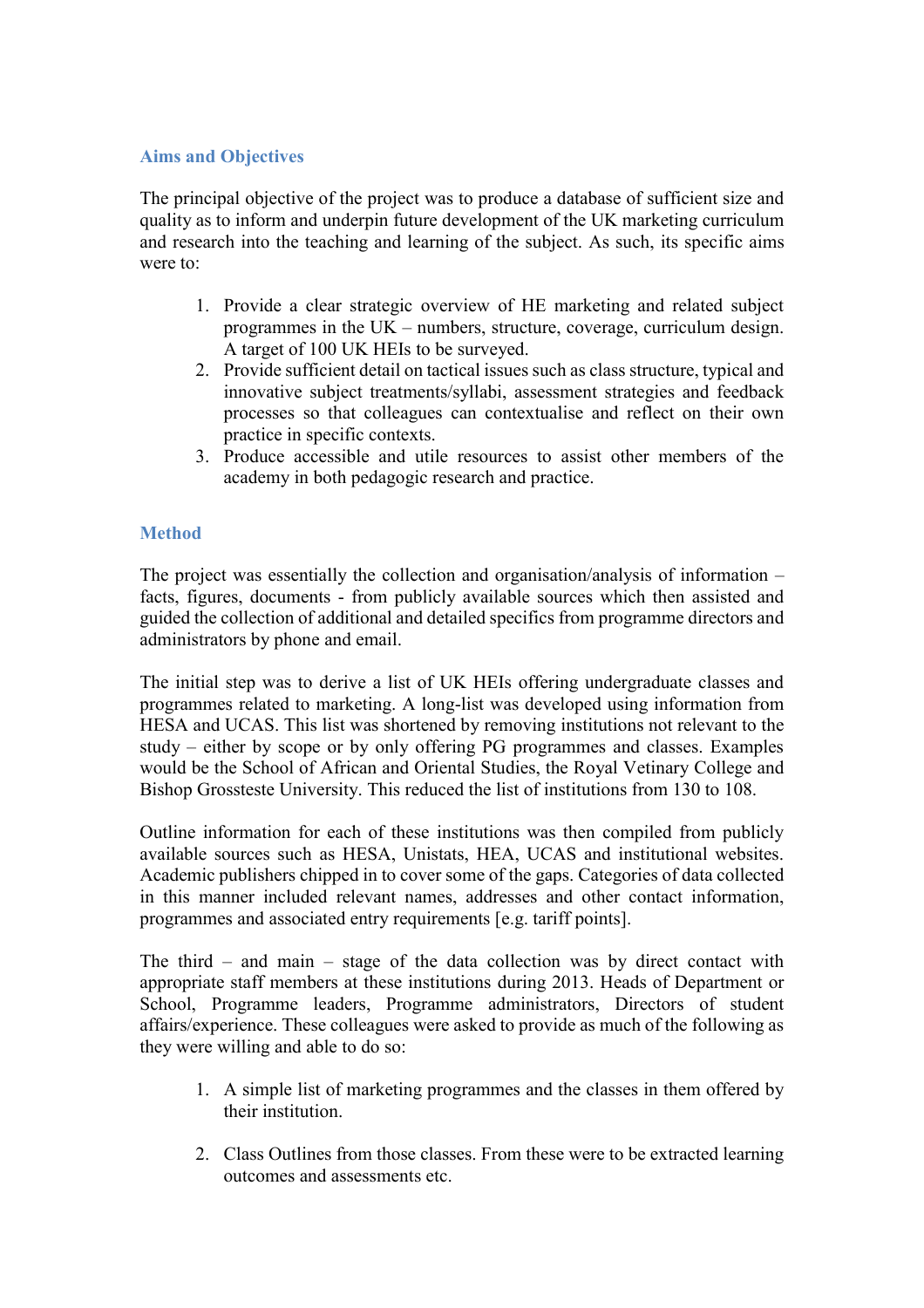3. Numbers of students taking those classes currently – and if possible – historically.

The completeness of the 'profile' for each institution varied significantly from perfect to outline only – based on the level of engagement of institutional contacts. The PI would like to place on record his thanks for the dozens of colleagues up and down the land who took considerable time and trouble in collating and providing some or all of the required data. Regrettably, fifteen institutions declined to participate in the project – citing lack of time, programme restructuring or revalidation in process and/or unwillingness to divulge what they saw as 'commercially sensitive' information. The profiles for those institutions therefore consists only of information available indirectly and from other sources.

### **Surface Results and Analysis**

The project has produced a very considerable amount of data, documentation and other evidence. Whilst not as perfect and complete a picture as hoped, the depth and detail obtained is one or more orders of magnitude greater than any previous UK study.

The very large number of documents will require considerable effort to appraise and draw detailed findings from. It is intended that by the time of this conference, this processing and ordering of data will be complete. It is however possible to make a very limited surface appreciation wrt some topics and issues based on the experiences and impressions of the PI and overviews of the information collected – better detail, precision and confirmation on these issues will come:

- 1. **Staffing**. Class outlines list associated teaching/class management teams. It would seem senior staff are withdrawing from the undergraduate curriculum. Programme managers are typically relatively junior and have been in place for only a short amount of time. The turnover of programme/institutional contacts even during the period of data collections was considerable. Communications with programme management staff regularly showed they were anxious and felt unsupported.
- 2. **Curriculum**. There is a core basic curriculum of Principles, Consumer Behaviour, Market Research and Marketing Communications. Beyond this there is a group of classes common but not ubiquitous and a long tail trailing off to the unique and bespoke. The programme structures at many institutions are surely too complex and over-pathed. A desire to allow flexibility and choice has in many cases led to chaos.
- 3. **Pedagogy**. There is quite a lot of standardization not necessarily a positive in respect of contact time and mix. Innovation in respect of assessment specification and format seems to predominantly lie in the middle of the tariff-range and is relatively absent from the higher tariff programmes.
- 4. **Student Experience**. There does not seem to be a correlation between tariff points for programme entry and the number of marketing classes available to select from. There is a correlation between tariff points and institutional ranking. Marketing classes are large – even in the context of business schools. There may be evidence that student effort measured - perhaps over simplistically – in number of words specified by coursework is less on lower tariff programmes and that higher ranked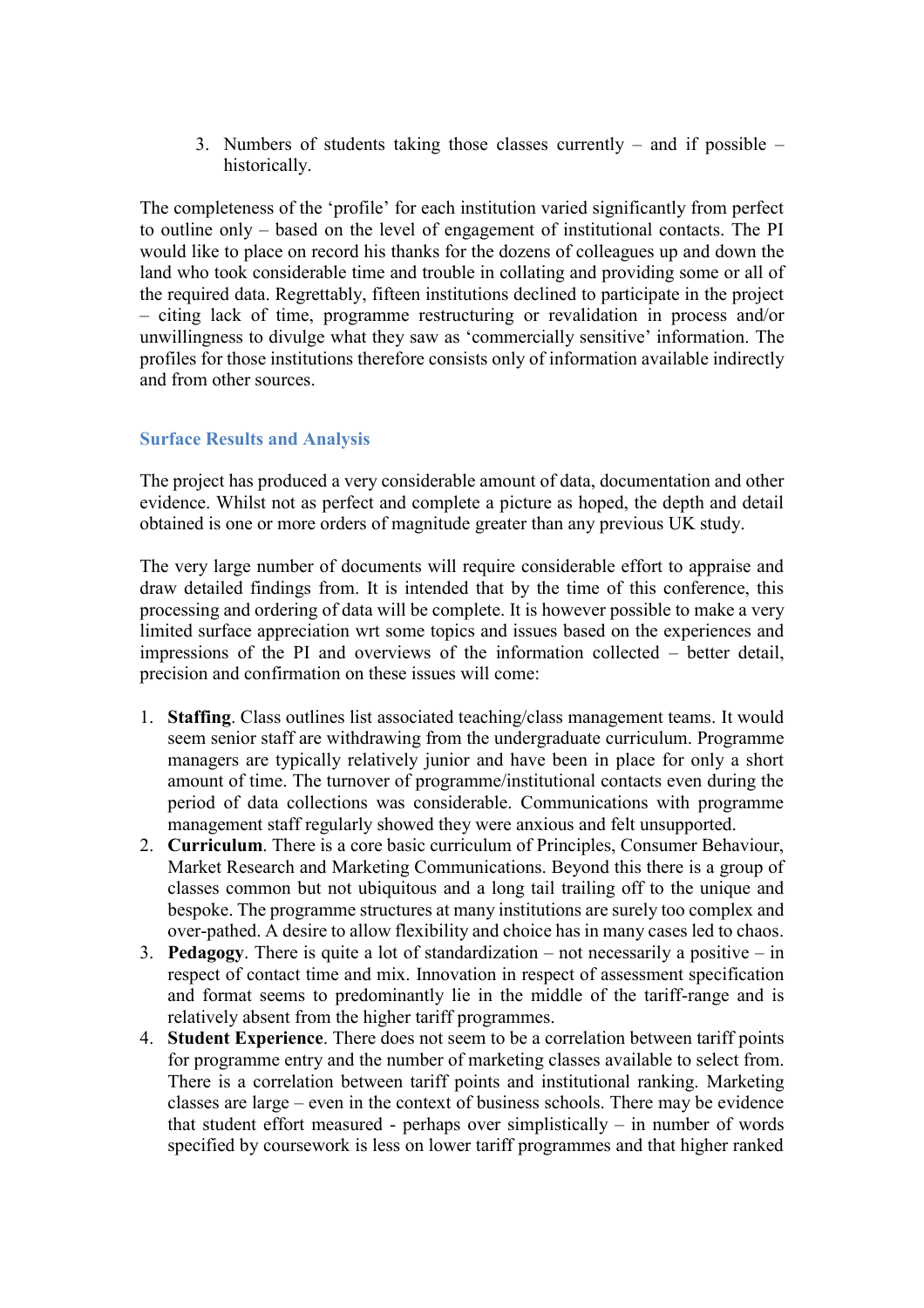institutions have proportionately more individual assessments and more end of class formal exams.

5. **Process**. There is very considerable variation in when/how/why issues such as plagiarism are dealt with. Not just between institutions, but between programmes in an institutional set. These differences are in respect of definition, sanction and appeals amongst other aspects.

## **Assets, Outputs and Dissemination**

The main resource produced by this project is the integrated spreadsheet compiling and detailing UG marketing provision across the UK that is supported by institutionally specific document sets. Much of this will be placed into the public domain. The remainder will be gatekeepered by the PI and accessible through negotiation and acceptance by co-operators of the need for confidentiality in respect of certain categories of information – such as trends in student numbers. These categories of information would be available for research publications, but only with appropriate disguise or anonymisation and after a case for access has been made.

As a resource for the entire AM community, it will allow:

- 1. **Analysis** of sector level trends and images
- 2. **Segmentation** of programmes and classes
- 3. **Detailed** consideration of specific types of programmes and classes [e.g. comparing consumer behaviour across multiple institutions]
- 4. **Benchmarking** and comparison of [for example] assessment strategies and contact time mix
- 5. The **contextualising** of decision making and development by programme and class leaders
- 6. More **informed** evaluation of programmes and classes by External Examiners through allowing them to know the typical, the norm and the average in respect of all key dimensions.

There are grand plans for dissemination. As outlined above, a good portion of the data will be placed into the public domain via the AM website. The remainder will be accessible to individual researchers and teams through agreement.

The exploitation of the data will fall into publications, workshops, case studies and reports in three categories:

- 1. **Strategic overviews** one to 'introduce' the data to stakeholders and a second to bring individual strands back together summatively towards the end of exploitation. Tables and charts giving broad overviews of current provision, and identifying key trends and issues at the sector level.
- 2. **Rows** comparing and analysing how the same marketing subject is taught and learned across institutions. For example, comparing the who/what/how of a particular class via analysis and reflection upon contact time mix, assessment schemes, learning outcomes etc. As an absolute minimum, there is sufficient data to do this comprehensively for Principles, Consumer Behaviour, Market Research,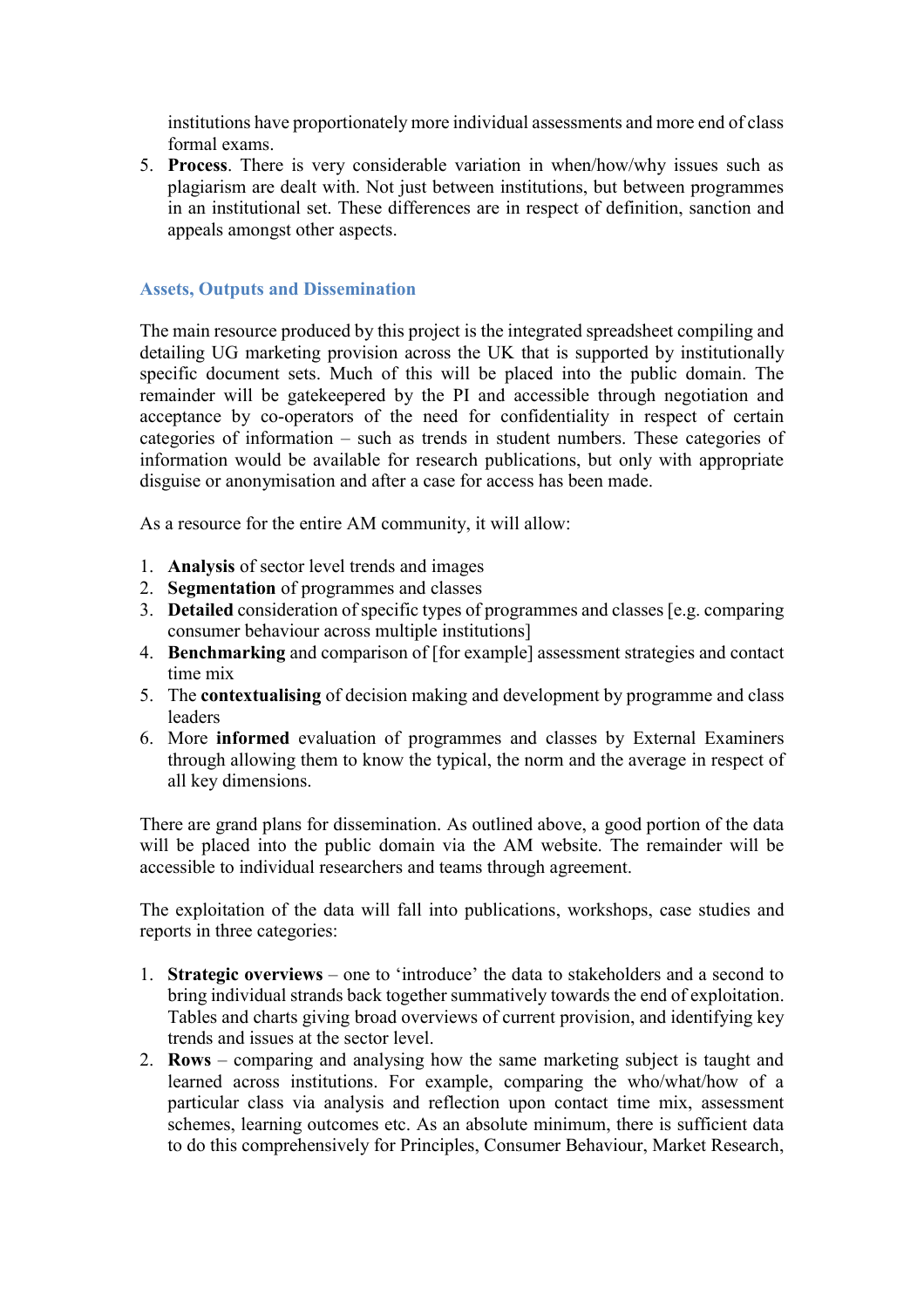Communications classes and Keystone Projects [dissertations/final year projects] and probably several more.

3. **Columns** – cross-comparing not the same subject at different universities, but different aspects of class and programme management and process across the sector. One obvious example is issues relating to plagiarism. A second is the specification and management of groupwork and/or peer assessment. A third is types of assignment.

A small number of specific projects have already been agreed and/or initiated. These currently include an overview-paper on the project and critical issues observed by it, a comparative analysis of plagiarism policy and procedure between institutions and a detailed analysis of capstone degree projects [e.g. dissertations].

If you have made it this far and are intrigued by one of more possibilities wrt exploitation of the data, please get in touch. The same applies to any colleagues that discover errors or omissions in the published data and are able and willing to help correct them.